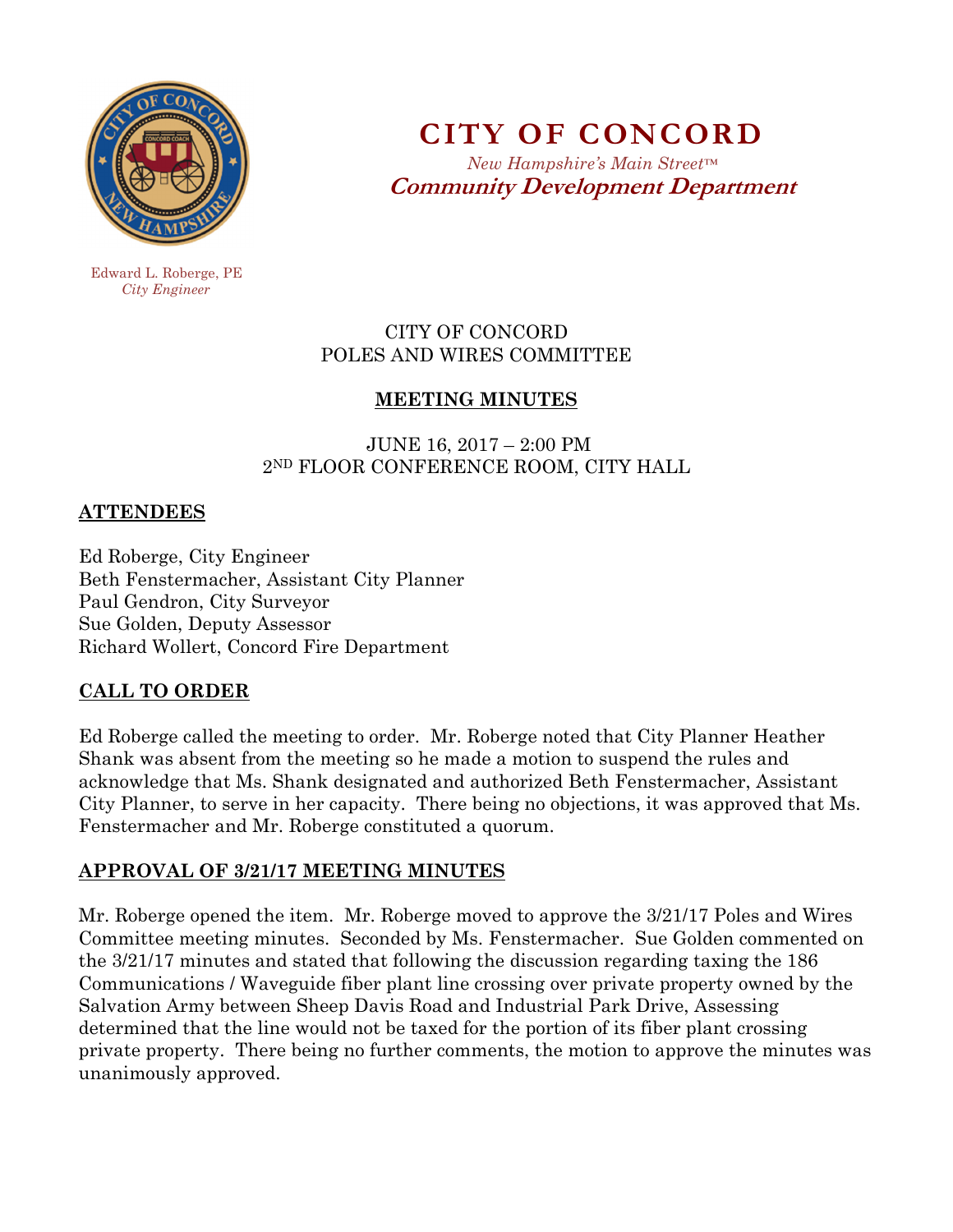Poles and Wires Committee Meeting Minutes June 16, 2017 Page 2 of 6

Mr. Roberge asked Paul Gendron to briefly outline the agenda. Mr. Gendron stated that there were three new items on the agenda. The three new items consisted of two items for segTEL / Firstlight, and one item for the State of New Hampshire, National Guard.

### **FINAL APPLICATIONS**

1. segTEL, Inc., d/b/a FirstLight Fiber, Request for Licensure of fiber within a City Rightof-Way Rumford Street

Mr. Gendron stated that this application is for fiber on Rumford Street to serve the former Lincoln National Life Insurance Company building recently purchased by Steve Duprey. Mr. Gendron indicated that as part of the construction of a new courthouse on Court Street, and the demolition of the registry of deeds building, county personnel were moving from the registry building to Steve Duprey's building on Granite Place until the new courthouse is constructed and the existing courthouse is remodeled.

Mr. Gendron then explained that there had been confusion between himself and the person from segTEL, Linda Danahy, who was coordinating this particular project and that segTEL had actually installed their fiber this past Monday, June 12, 2017, on three poles northerly of Penacook Street. He went on to explain that there have been several acquisitions over the past few years with the fiber optic companies that are currently located in the City. Since 2010, the City has licensed several different entities such as Freedom Ring Communications, dba Bayring Communications, segTEL, segTEL, dba FirstLight, Oxford Networks, NH Optical Systems, and 186 Communications. He stated that Oxford Networks had purchased Bayring Communications, and that segTEL had recently purchased Oxford. He suggested that the confusion might have been a result of dealing with new people that are not familiar with the City's procedure for licensing. He stated that after the City became aware of the fiber being installed he informed Ms. Danahy that any future installations on different projects also needed City approval after they secured approvals from the pole owners.

Mr. Gendron recommended that the application be approved due to it being installed as originally proposed. Ms. Fenstermacher made a motion to accept Mr. Gendron's recommendation. Seconded by Mr. Roberge. The license petition was approved.

2. segTEL, Inc., d/b/a FirstLight Fiber, Request for Licensure of fiber within a City Rightof-Way

Fayette Street, South State Street, Thompson Street, South Main Street, Theatre Street, and Storrs Street

Mr. Gendron stated that this application is for fiber on Fayette Street, North State Street, Thompson Street, South Main Street, Theatre Street, and Storrs Street. He indicated that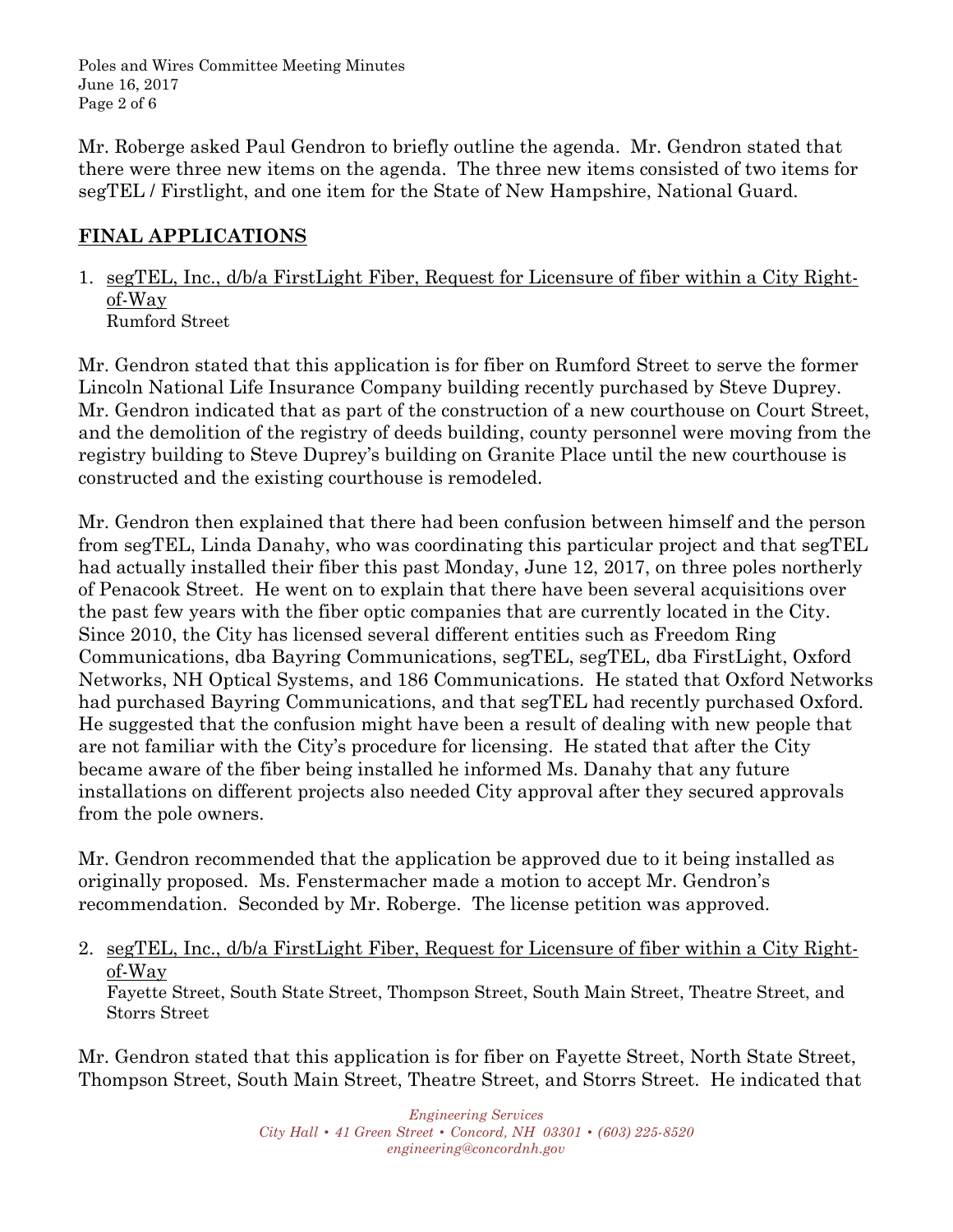Poles and Wires Committee Meeting Minutes June 16, 2017 Page 3 of 6

this application was originally submitted to Unitil and Fairpoint by the company known as Oxford Networks. He stated that he and Rick Wollert had conducted several site visits to better understand the proposal as submitted in conjunction with the recently completed Main Street Improvement Project. Mr. Gendron also stated that he had many conversations by email and phone with the project coordinator, Mary George, and the Outside Plant Engineer, Shawn Smith, who came over to segTEL via Oxford. Mr. Smith has indicated that their client for this project is the Capital Center for the Arts. When asked by Mr. Gendron why they were proposing to build down to the intersection of South Main Street and Water Street, Mr. Smith had responded that they wanted to build now in the event they can secure more clients in the future. Based on conversations between Mr. Gendron and Mr. Wollert, Mr. Gendron stated that he had a conversation with Mr. Smith and informed him that segTEL was licensed for fiber along Concord Street, South Main Street, and Theatre Street, and that that plant had already been installed. Mr. Gendron stated that he advised Mr. Smith that internal conversations had already taken place regarding the City's concerns with the proposal to install new fiber from Fayette Street, to South State Street, to Thompson Street, to get to South Main Street, when segTEL plant was already in place at South Main Street.

Mr. Gendron showed the Committee a map that was prepared by Mr. Smith. He indicated that the primary fiber optic route is to be installed on the west side of South Main Street, but that the make ready work included many poles on the east side of South Main Street. He stated that the map includes a note that states "Poles on east side are for future orders if Firstlight service is requested when build is complete." Mr. Roberge stated that any plant built across South Main Street from the west to the east is separate work and is not a part of this application. He stated that connection to any poles on the east side of the street shall be considered unique at each location and shall be licensed by this Committee prior to any installation. He also went on to say that the poles on the east side are service poles only, and a redundant pole or fiber line on the east side will not be permitted or approved. He stated that FirstLight will not be allowed to cross the road at one location, and then extend that plant northerly or southerly to other poles.

A discussion took place regarding the existing facilities along the west side of South Main Street and the facilities FirstLight owns in the vicinity of South Main Street, Concord Street, and Theatre Street. It was discussed that FirstLight has plant on Concord Street and then it enters the newly constructed conduit in South Main Street and then extends to Theatre Street. Mr. Roberge stated that the City has additional underground facilities between Thompson Street and Concord Street. He also reminded the Committee that the Concord City Council has invested in underground utility relocation along a portion of South Main Street within the recently completed Main Street Improvement Project and that this particular license request contemplates aerial services in areas marked for underground replacement.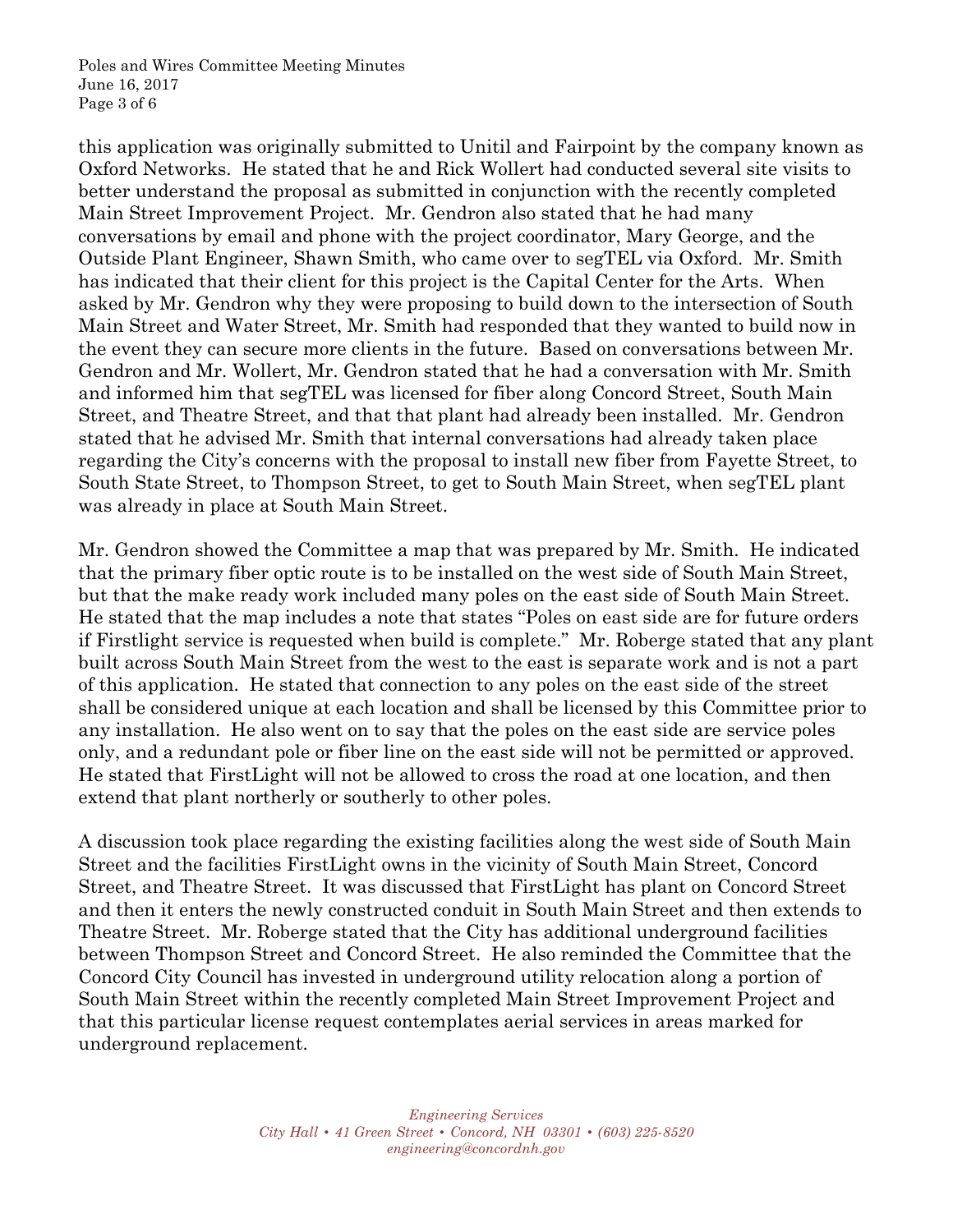Poles and Wires Committee Meeting Minutes June 16, 2017 Page 4 of 6

Based on this information, Mr. Roberge stated that FirstLight will not be allowed to build new plant from utility pole 11 / 6 at the corner of Thompson Street and South Main Street, and then continue southerly along the west side of South Main Street to Theatre Street.

Mr. Roberge asked Mr. Gendron if the previous Concord Street / South Main Street / Theatre Street license approval had a requirement to utilize the conduit. Mr. Gendron read from the June 24, 2016, meeting minutes, final application item number 3, segTEL, Inc., d/b/a FirstLight Fiber, request for licensure of fiber within a City Right-of-Way, Concord Street, South Main Street, and Theatre Street: "Mr. Roberge stated that he had met with Dave Marcoux of nextGen, the contractor for segTEL. Mr. Roberge briefly explained the Main Street Reconstruction project and the City's plans to construct underground infrastructure. He indicated that segTEL will be utilizing the underground infrastructure for this current application."

Mr. Roberge stated that based on the minutes of the June 24, 2016, Committee meeting, any fiber proposed near the intersection of Concord Street, South Main Street, and Theatre Street shall utilize the existing conduit built by the City for this use. He went on to state that the current proposal to attach to poles on the west side of South Main Street, south of and including the pole at the corner of Thompson Street and South Main Street, to the intersection with Concord Street, will not be allowed.

Mr. Roberge made a motion to table the current application pending further information, and to instruct segTEL / FirstLight to resubmit the application to be consistent with the June 24, 2016 minutes and this meeting. Seconded by Ms. Fenstermacher. The license petitions were not approved and were tabled for further consideration consistent with these minutes.

3. New Hampshire Adjutant General's Department, Request for Licensure of fiber within a City Right-of-Way Regional Drive

Mr. Gendron stated that the New Hampshire Adjutant General's Department, of which the New Hampshire National Guard is a component, is proposing to install 2 conduits into a fiber optic manhole in Regional Drive northerly of the private road known as Minuteman Way. The fiber optic system located in Regional Drive is utilized by both the City and the State.

Mr. Gendron stated that he and Martha Drukker, Associate City Engineer, had been corresponding with Major Darrell Davis of the National Guard. Mr. Gendron stated that the National Guard informed him that they want to install two conduits, one for use now, and one for use in the future, which will tie into one of the conduits in the manhole.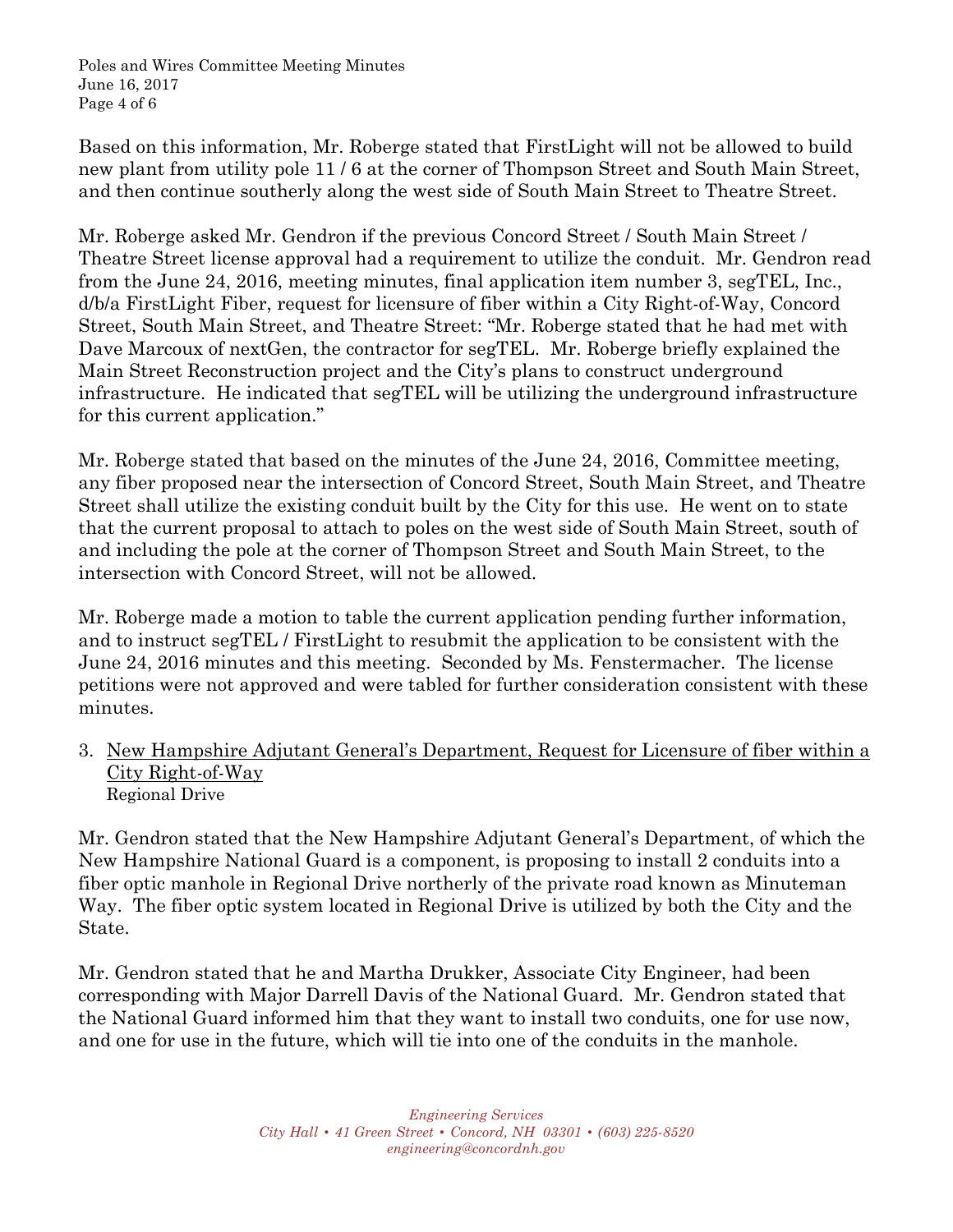Poles and Wires Committee Meeting Minutes June 16, 2017 Page 5 of 6

Mr. Gendron noted that the National Guard's contractor, Arcomm Communications, had been in contact with Denise Nobert regarding the excavation permit. Mr. Roberge asked who would own the new conduit within the public right-of-way, and Mr. Gendron stated that the State would own it. Mr. Gendron recommended approval of the application. Mr. Roberge stated that the State should be notified to be certain that they do not utilize the conduit within the manhole which has been allocated to the City. Ms. Fenstermacher made a motion to accept the recommendation. Seconded by Mr. Roberge. The license petition was approved.

#### **NEW BUSINESS**

Mr. Gendron stated that he had been in contact with segTEL personnel all week leading up to the Committee meeting. He stated that they had submitted that morning another application for Westbourne Road and Woodman Street and that he was told by Linda Danahy that they wanted to build it by the end of the month. Mr. Gendron explained that he had explained to Ms. Danahy that receiving an application on the same day as the meeting gave neither City staff nor the Committee time to review the application paperwork or the proposed route in the field. He stated that he told her that he hadn't even seen the make-ready application yet. He then stated that Ms. Danahy had emailed him the make-ready information 10 minutes before the start of the Committee meeting.

He stated that he told Ms. Danahy that if the project appeared to be small and straight forward, he would mention it to the Committee but he had stated that the Committee might not review it due to the timing of the submission. He stated that he told her that the next Committee meeting is scheduled for September, but that the Committee could convene a meeting before then if items came to its attention and other circumstances warranted an expedited meeting out of schedule.

A brief discussion ensued related to when items or applications should be submitted to the City to be heard by the Poles and Wires Committee. Mr. Roberge stated that the Committee should clarify how to submit an application, what should be submitted as part of an application, and when the application should be submitted prior to a scheduled meeting. Mr. Roberge asked whether the application for Westbourne and Woodman was directly related to school property. Mr. Gendron stated that he believed it was. He also stated that he questioned Ms. Danahy whether the fiber was starting at existing fiber in North Fruit Street, or if they had already installed a short section in Woodman Street, because the sketch they submitted had a gap between North Fruit Street and Woodman. He indicated that Ms. Danahy did not know the answer.

Mr. Roberge stated that due to the requirement to post a notice and an agenda seven days prior to the meeting date, no formal action would be taken on this application. He asked Mr. Gendron to contact Ms. Danahy again to get a better understanding of what it is they